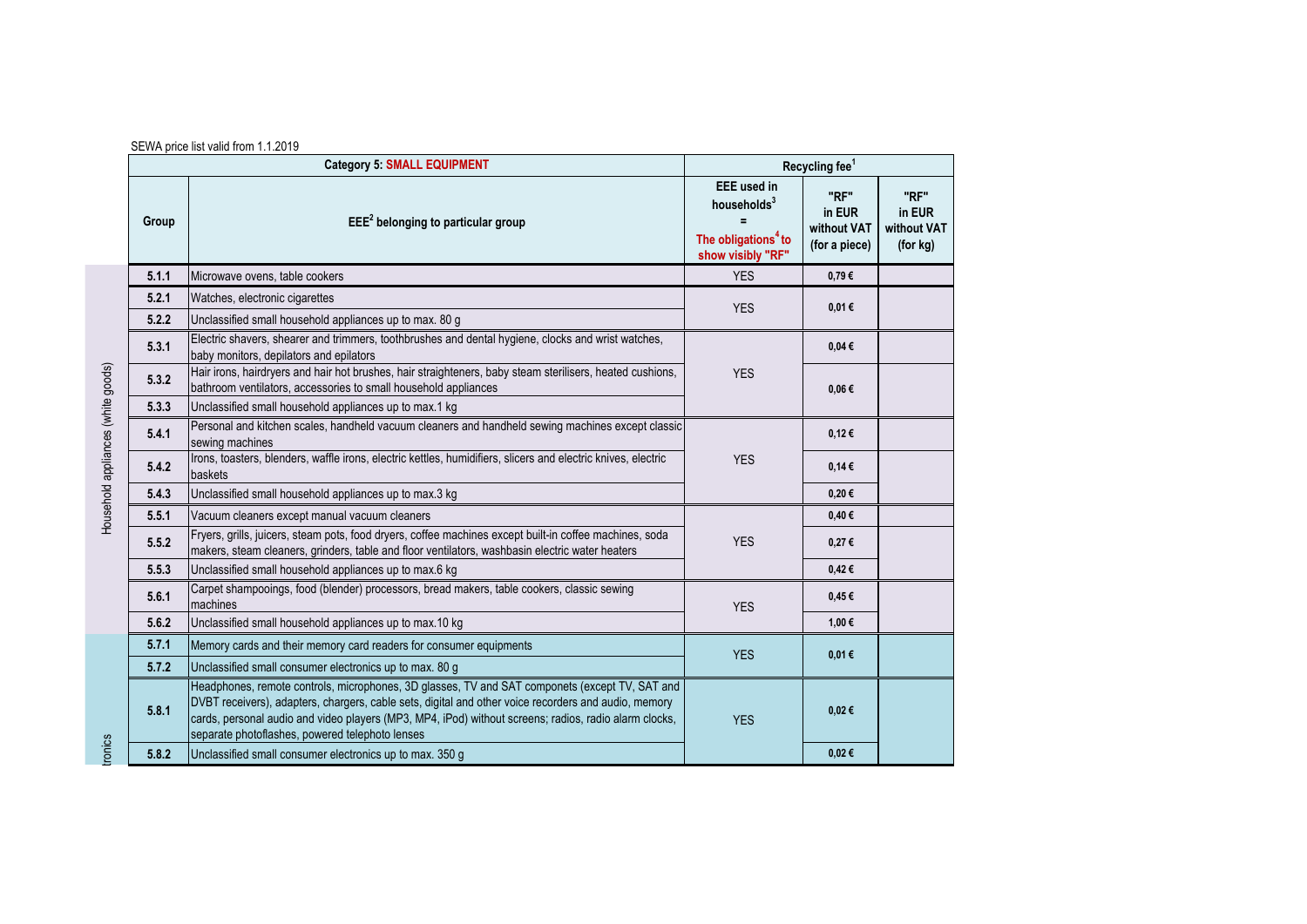|                                 |        | <b>Category 5: SMALL EQUIPMENT</b>                                                                                                                                                     | Recycling fee <sup>1</sup>                                                                            |                                                |                                           |  |
|---------------------------------|--------|----------------------------------------------------------------------------------------------------------------------------------------------------------------------------------------|-------------------------------------------------------------------------------------------------------|------------------------------------------------|-------------------------------------------|--|
|                                 | Group  | $EEE2$ belonging to particular group                                                                                                                                                   | <b>EEE</b> used in<br>households <sup>3</sup><br>The obligations <sup>4</sup> to<br>show visibly "RF" | "RF"<br>in EUR<br>without VAT<br>(for a piece) | "RF"<br>in EUR<br>without VAT<br>(for kg) |  |
| Consumer elect                  | 5.9.1  | Cameras and video cameras, portable radios, portable DVD players                                                                                                                       |                                                                                                       | 0,07€                                          |                                           |  |
|                                 | 5.9.2  | TV indoor antennas, audio and video car components (car radios, CD changers, amplifiers,<br>subwoofers, loudspeakers, monitors), portable loudspeakers                                 | <b>YES</b>                                                                                            | 0,11€                                          |                                           |  |
|                                 | 5.9.3  | Unclassified small consumer electronics up to max. 1,5 kg                                                                                                                              |                                                                                                       |                                                |                                           |  |
|                                 | 5.10.1 | DVD, Blu-ray players, satellite and DVB-T receivers, multimedia centers, docking stations                                                                                              | <b>YES</b>                                                                                            | 0,08€                                          |                                           |  |
|                                 | 5.10.2 | Unclassified small consumer electronics up to max. 3 kg                                                                                                                                |                                                                                                       | 0,20€                                          |                                           |  |
|                                 | 5.11.1 | HiFi components (amplifiers, receivers, tuners, CD players, record players, cassette recorders), data<br>projectors, small electric and electronic musical instruments and accessories | <b>YES</b>                                                                                            | $0,50 \in$                                     |                                           |  |
|                                 | 5.11.2 | Unclassified small consumer electronics up to max. 5 kg                                                                                                                                |                                                                                                       | 0,51€                                          |                                           |  |
|                                 | 5.12.1 | Small luminaries for non-household use up to max. 1 kg                                                                                                                                 | N <sub>O</sub>                                                                                        | $0.06 \in$                                     |                                           |  |
|                                 | 5.12.2 | Small household luminaries up to max. 1 kg                                                                                                                                             | <b>YES</b>                                                                                            | $0.06 \in$                                     |                                           |  |
| Luminaries                      | 5.13.1 | Small luminaries for non-household use up to max. 5 kg                                                                                                                                 | <b>NO</b>                                                                                             | 0,24€                                          |                                           |  |
|                                 | 5.13.2 | Small household luminaries up to max. 5 kg                                                                                                                                             | <b>YES</b>                                                                                            | $0,24 \in$                                     |                                           |  |
| Electric and electronic devices | 5.14.1 | Cordless tools (drills, screwdrivers, staplers, scissors for grass and fence, pruning saw)                                                                                             |                                                                                                       | 0,12€                                          |                                           |  |
|                                 | 5.14.2 | Grinders except bench grinders, chargers, industrial guns, accessories for electric tools                                                                                              | <b>YES</b>                                                                                            | 0,18€                                          |                                           |  |
|                                 | 5.14.3 | Unclassified small electric and electronic tools up to max. 3 kg                                                                                                                       |                                                                                                       | 0,19€                                          |                                           |  |
|                                 | 5.15.1 | Drills, milling machines, routers, electric planers, all-purpose tools, submersible and barrel pumps<br>except other kinds of pumps (cat. 4)                                           | <b>YES</b>                                                                                            | $0,52 \in$                                     |                                           |  |
|                                 | 5.15.2 | Unclassified small electric and electronic tools up to max. 6 kg                                                                                                                       |                                                                                                       | $0,58 \in$                                     |                                           |  |
|                                 | 5.16.1 | Bench grinders, garden pressure and sludge pumps, except submersible and barrel pumps, all-purpose<br>blowers, electrode welding machines except CO2 welding machines                  | <b>YES</b>                                                                                            | 1,33 €                                         |                                           |  |
|                                 | 5.16.2 | Unclassified small electric and electronic tools up to max.15 kg                                                                                                                       |                                                                                                       | 1,50 €                                         |                                           |  |